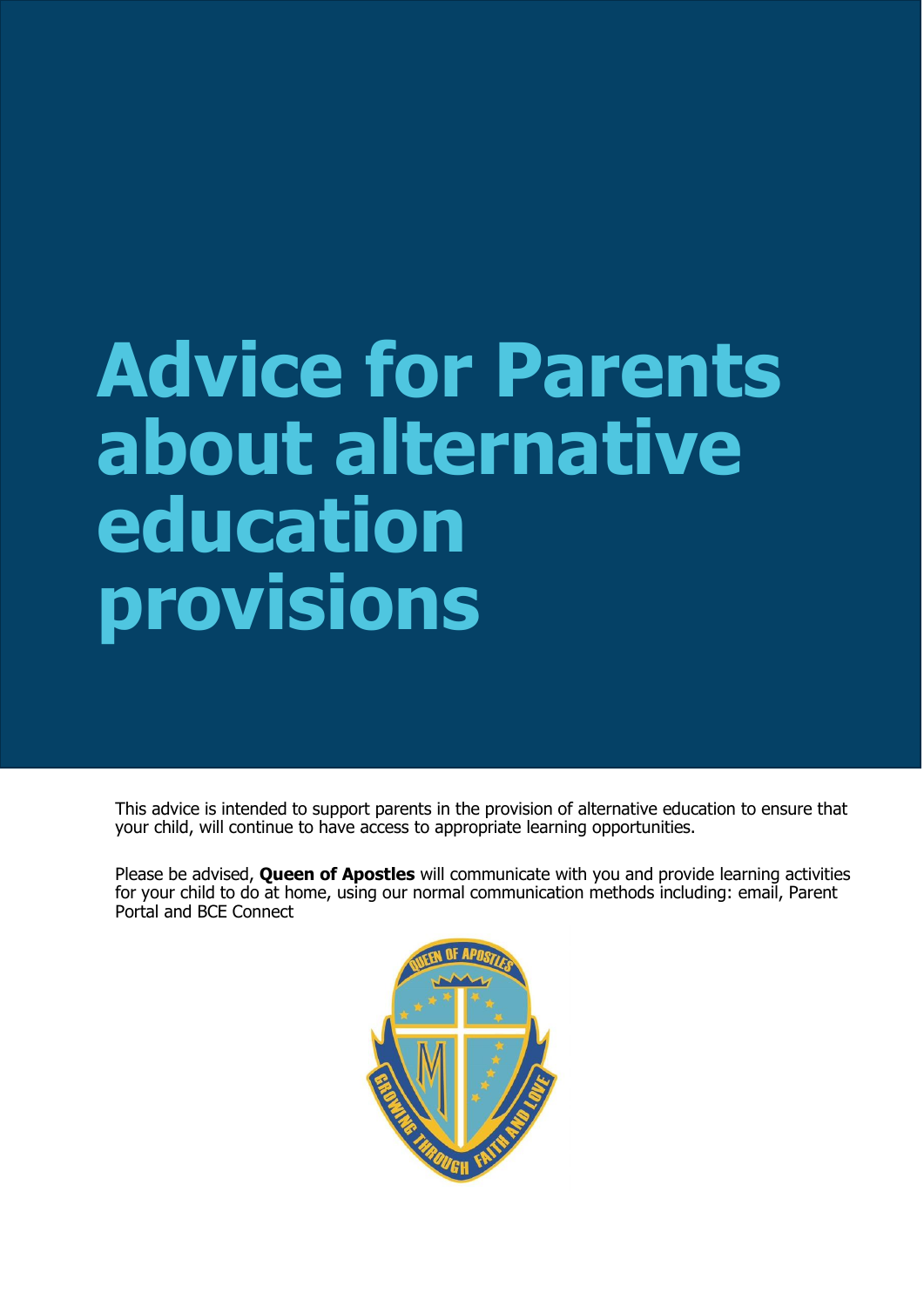# **Key Considerations**

In many schools and classrooms, teachers already deliver and manage learning activities using digital (online) tools such as email, the school portal and the Microsoft Office 365 suite.

In the case of the provision of alternative education, teachers may move some or all of your child's learning activities into these digital (online) spaces.

Where digital or online options are not available, or, are not considered appropriate to your child's phase of learning, schools may use non-digital, off-line strategies. Such methods may include (but are not limited to):

- providing workbooks for students to bring home in advance; or
- providing electronic copies of resources to students or parents via the appropriate channels of communication; or
- sending material out via the post.

Communication between students and teachers will still be available via Queen of Apostles chosen method of communication.

Parents and teachers may also be able to communicate via TEAMS, e-mail or as directed by the school.

## **School Responsibilities**

Queen of Apostles responsibilities (as required) include:

- providing opportunities for continued learning for all students;
- maintaining weekly communication with parents to check on student's progress;
- providing learning material appropriate to your child's needs (including the age and stage of learning and diverse learning needs);
- establishing clear expectations with regards to task requirements, timelines, commitments and due dates;
- providing a clear understanding of how to access online learning activities (where appropriate);
- establishing clear expectations around communication channels and response times to parent and student inquiries.

**Please note – Queen of Apostles prides itself on the provision of exceptional learning opportunities for your child and will maintain the same standards during the delivery of any alternative education.**

## **Parent Responsibilities**

Provide support for your children by:

- establishing routines and expectations
- defining a space for your child to work in
- monitoring communications from teachers
- beginning and ending each day with a check-in
- taking an active role in helping your children process their learning
- encouraging physical activity and/or exercise
- checking in with your child regularly to help them manage stress
- monitoring how much time your child is spending online
- monitoring the use of social media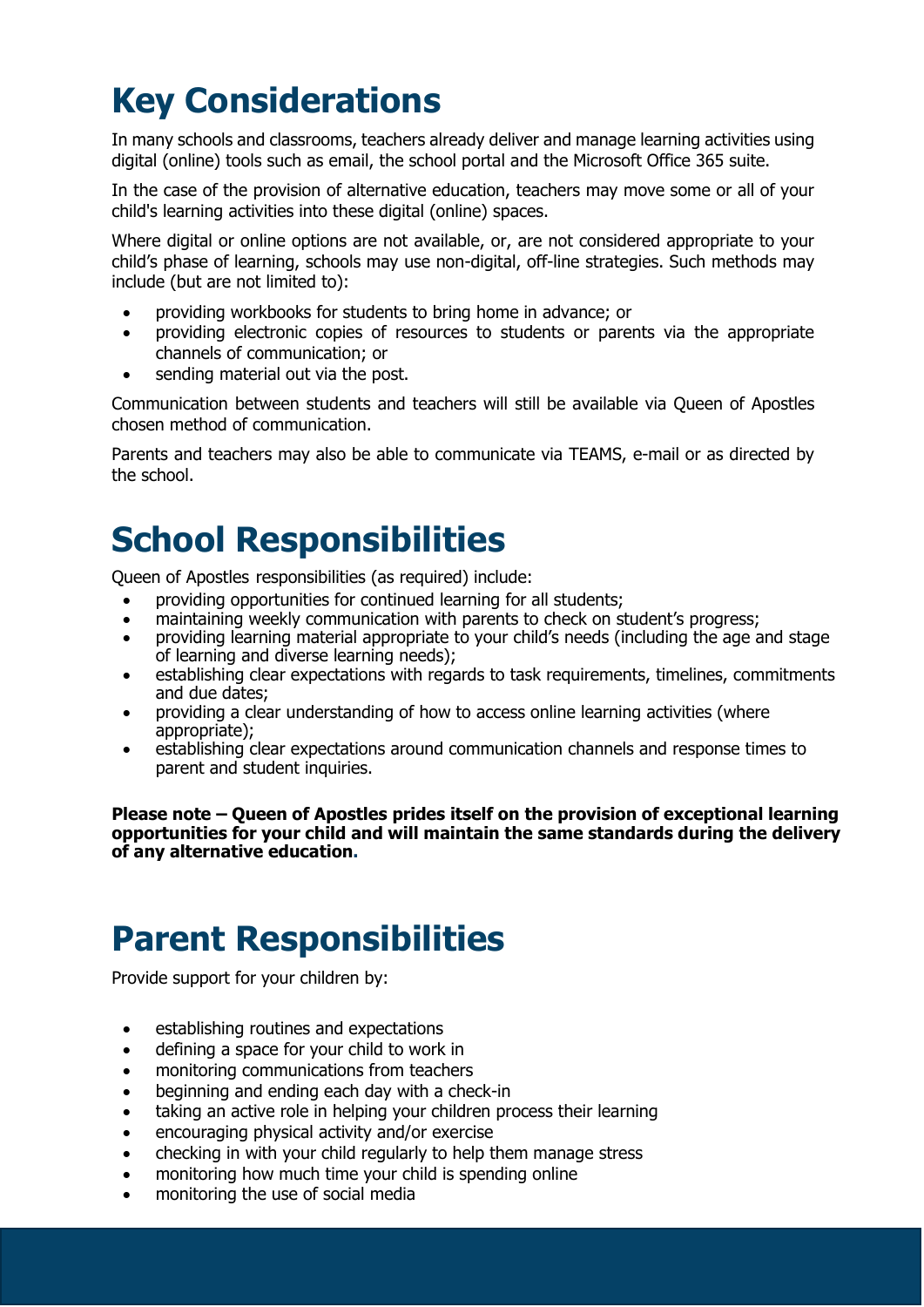- having a clear understanding of the school's preferred method of communication between parents and teachers or other school staff
- having a clear understanding of how to access pastoral care or school counselling services should the need arise for your child to access such services
- checking if your child knows how to log in to devices and learning platforms (if required)
- checking if your child knows how to access technology support, if needed

Remember, you can seek clarification on any of the above matters through the appropriate measures established by Queen of Apostles for contact with your child's (or children's) teacher(s).

#### **Student Responsibilities**

At Queen of Apostles it is expected that students would exercise due care and consideration for their learning during the provision of alternative educational learning.

As is appropriate for each students' age and stage of learning, students are expected to:

- **e** establish and/or follow a daily routine for learning
- identify a safe, comfortable, quiet space in their home where they can work effectively and successfully without unnecessary distraction
- know how to log on to devices and learning platforms where appropriate
- know how to access technology support if needed
- regularly monitor digital platforms and communication (O365, email, school portal etc.) to check for announcements and feedback from teachers
- complete tasks to the best of their ability, with integrity and academic honesty
- meet timelines, commitments, and due dates as much as possible given their circumstances
- communicate proactively with their teachers if they cannot meet deadlines or require additional support or clarification
- collaborate and support their classmates in their learning
- comply with their school's information and communication policy along with the school's behaviour policy
- seek out and communicate with school staff as different needs arise.
- have a clear understanding of how to access pastoral care or guidance counselling services should this be required

Remember, you can seek clarification on any of the above matters through the appropriate measures established by [insert your school name] for contact with your child's (or children's) teacher(s).

#### **Establishing Routines and Expectations**

When setting routines for your child's learning, you will need to consider:

- a) The due dates or timelines for each activity, as determined by the teacher
- b) The time required to successfully engage with each activity, task or subject
- c) What is reasonable to expect of your child, given their age and stage of learning
- d) The inclusion of regular breaks for activity, eating and drinking. In the activity breaks, it is important that students get up and move around.

From the first day you will need to establish routines and expectations. You should use the timelines provided by your school to set regular hours for school work, appropriate to your child's age and stage of learning.